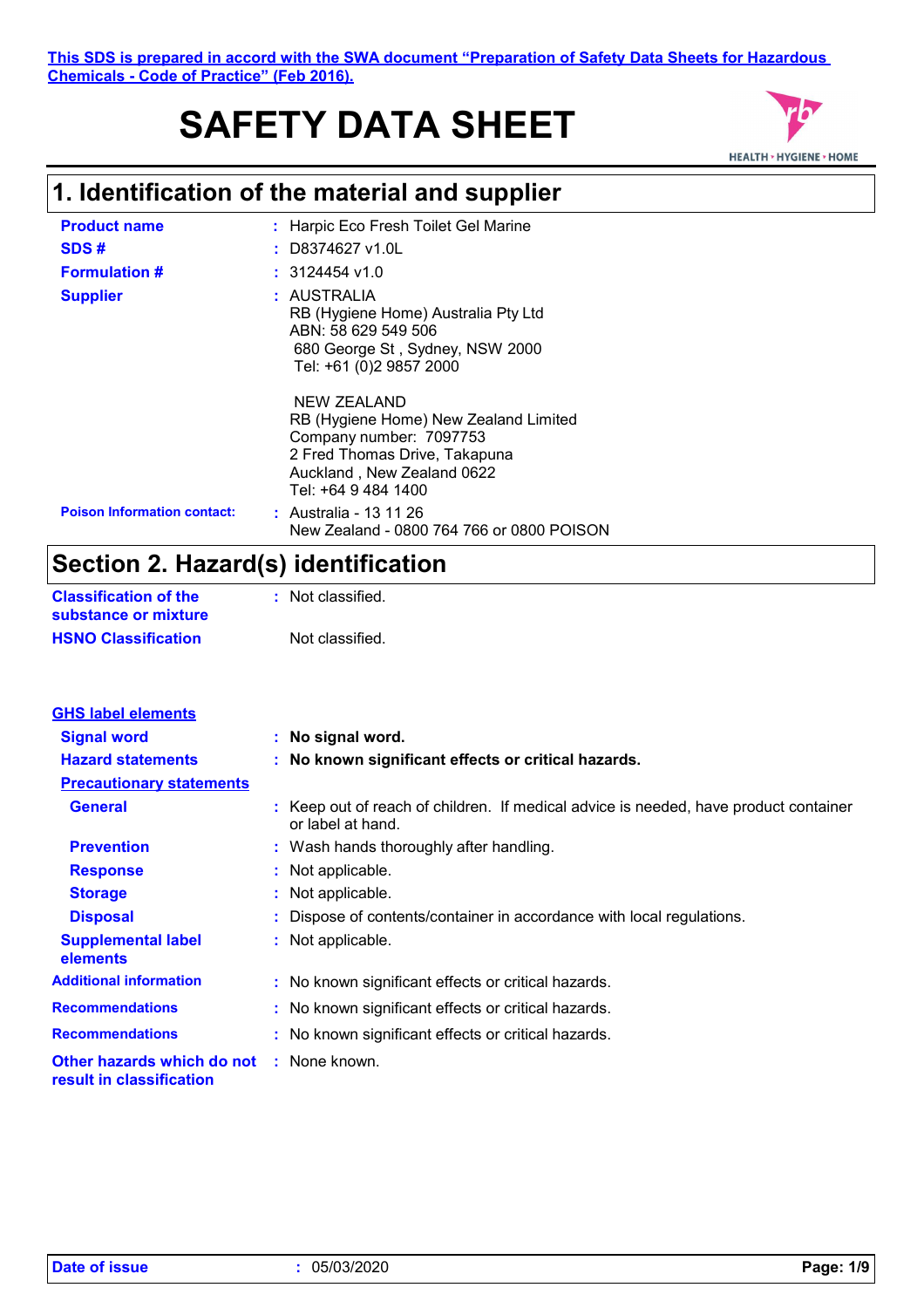### **Section 3. Composition and ingredient information**

**Substance/mixture :**

Mixture

| <b>Ingredient name</b> | $\%$ (w/w) | <b>CAS number</b> |
|------------------------|------------|-------------------|
| Citric acid            | ו≥ ≥       | 77-92-9           |

 **Other Non-hazardous ingredients to 100%**

**Occupational exposure limits, if available, are listed in Section 8.**

### **Section 4. First aid measures**

#### Wash out mouth with water. Remove victim to fresh air and keep at rest in a position comfortable for breathing. If material has been swallowed and the exposed person is conscious, give small quantities of water to drink. Do not induce vomiting unless directed to do so by medical personnel. Get medical attention if symptoms occur. **:** Immediately flush eyes with plenty of water, occasionally lifting the upper and lower eyelids. Check for and remove any contact lenses. Get medical attention if irritation occurs. Flush contaminated skin with plenty of water. Remove contaminated clothing and **:** shoes. Get medical attention if symptoms occur. Remove victim to fresh air and keep at rest in a position comfortable for breathing. **:** Get medical attention if symptoms occur. **Eye contact Skin contact Inhalation Ingestion : Description of necessary first aid measures**

#### **Most important symptoms/effects, acute and delayed**

| <b>Potential acute health effects</b> |                                                                                                                                |
|---------------------------------------|--------------------------------------------------------------------------------------------------------------------------------|
| Eye contact                           | : No known significant effects or critical hazards.                                                                            |
| <b>Inhalation</b>                     | : No known significant effects or critical hazards.                                                                            |
| <b>Skin contact</b>                   | : No known significant effects or critical hazards.                                                                            |
| <b>Ingestion</b>                      | : No known significant effects or critical hazards.                                                                            |
| <b>Over-exposure signs/symptoms</b>   |                                                                                                                                |
| Eye contact                           | : No specific data.                                                                                                            |
| <b>Inhalation</b>                     | : No specific data.                                                                                                            |
| <b>Skin contact</b>                   | : No specific data.                                                                                                            |
| <b>Ingestion</b>                      | $:$ No specific data.                                                                                                          |
|                                       | Indication of immediate medical attention and special treatment needed, if necessary                                           |
| <b>Notes to physician</b>             | : Treat symptomatically. Contact poison treatment specialist immediately if large<br>quantities have been ingested or inhaled. |
| <b>Specific treatments</b>            | : No specific treatment.                                                                                                       |
| <b>Protection of first-aiders</b>     | : No action shall be taken involving any personal risk or without suitable training.                                           |

#### **See toxicological information (Section 11)**

# **Section 5. Fire-fighting measures**

| <b>Extinguishing media</b>                           |                                                                 |           |
|------------------------------------------------------|-----------------------------------------------------------------|-----------|
| <b>Suitable extinguishing</b><br>media               | : Use an extinguishing agent suitable for the surrounding fire. |           |
| <b>Unsuitable extinguishing</b><br>media             | None known.                                                     |           |
| <b>Specific hazards arising</b><br>from the chemical | : No specific fire or explosion hazard.                         |           |
| Date of issue                                        | 05/03/2020                                                      | Page: 2/9 |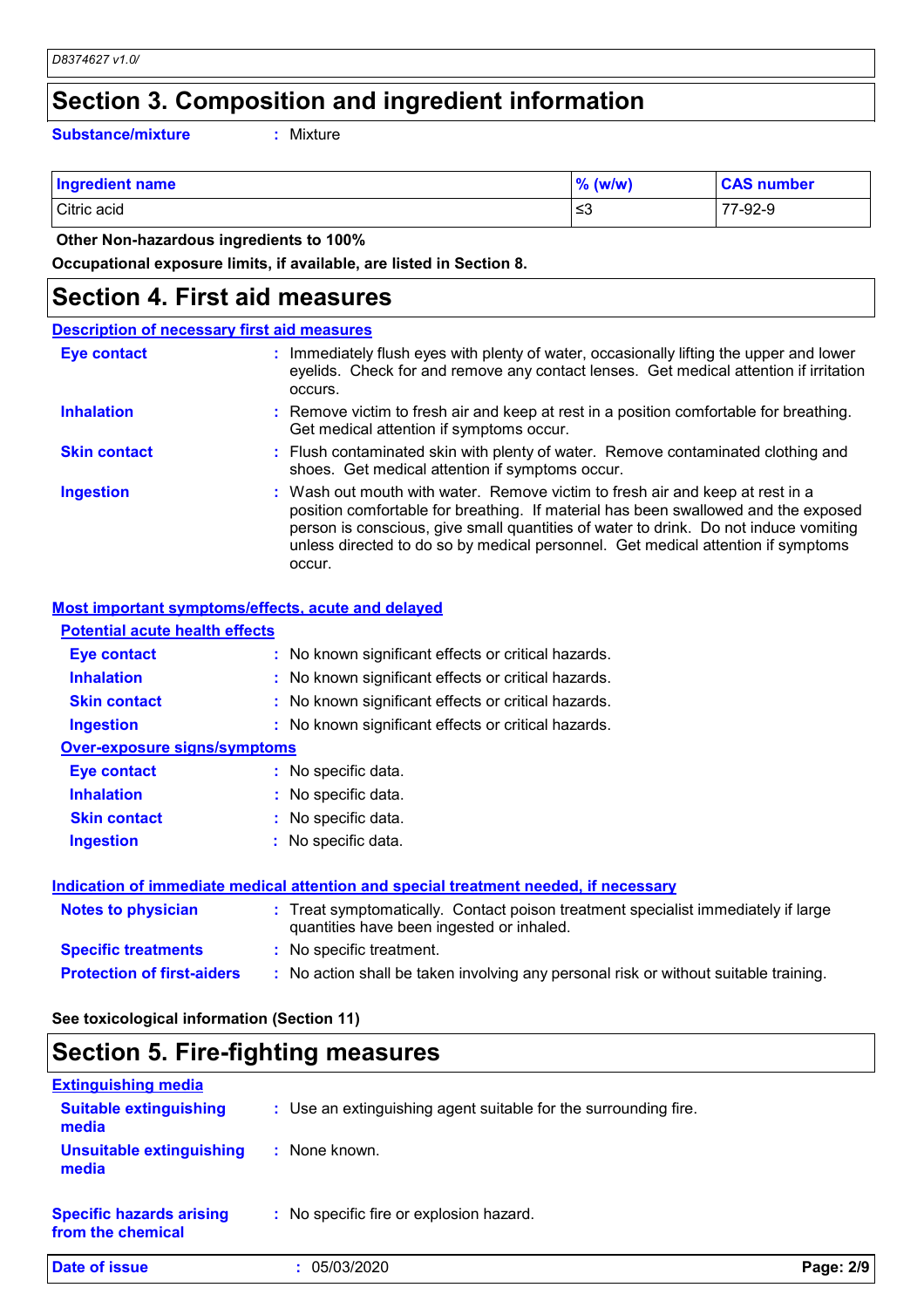# **Section 5. Fire-fighting measures**

| <b>Hazardous thermal</b><br>decomposition products     | : Decomposition products may include the following materials:<br>carbon dioxide<br>carbon monoxide                                                                                                  |
|--------------------------------------------------------|-----------------------------------------------------------------------------------------------------------------------------------------------------------------------------------------------------|
| <b>Special protective actions</b><br>for fire-fighters | : Promptly isolate the scene by removing all persons from the vicinity of the incident if<br>there is a fire. No action shall be taken involving any personal risk or without<br>suitable training. |
| <b>Special protective actions</b><br>for fire-fighters | : Fire-fighters should wear appropriate protective equipment and self-contained<br>breathing apparatus (SCBA) with a full face-piece operated in positive pressure<br>mode.                         |

### **Section 6. Accidental release measures**

|                                                       | <b>Personal precautions, protective equipment and emergency procedures</b>                                                                                                                                                                                                                                                                                                                                                                                                                                                                                                                  |
|-------------------------------------------------------|---------------------------------------------------------------------------------------------------------------------------------------------------------------------------------------------------------------------------------------------------------------------------------------------------------------------------------------------------------------------------------------------------------------------------------------------------------------------------------------------------------------------------------------------------------------------------------------------|
| For non-emergency<br>personnel                        | : No action shall be taken involving any personal risk or without suitable training.<br>Evacuate surrounding areas. Keep unnecessary and unprotected personnel from<br>entering. Do not touch or walk through spilled material. Put on appropriate<br>personal protective equipment.                                                                                                                                                                                                                                                                                                        |
|                                                       | <b>For emergency responders</b> : If specialized clothing is required to deal with the spillage, take note of any<br>information in Section 8 on suitable and unsuitable materials. See also the<br>information in "For non-emergency personnel".                                                                                                                                                                                                                                                                                                                                           |
| <b>Environmental precautions</b>                      | : Avoid dispersal of spilled material and runoff and contact with soil, waterways,<br>drains and sewers. Inform the relevant authorities if the product has caused<br>environmental pollution (sewers, waterways, soil or air).                                                                                                                                                                                                                                                                                                                                                             |
| Methods and materials for containment and cleaning up |                                                                                                                                                                                                                                                                                                                                                                                                                                                                                                                                                                                             |
| <b>Small spill</b>                                    | : Stop leak if without risk. Move containers from spill area. Dilute with water and mop<br>up if water-soluble. Alternatively, or if water-insoluble, absorb with an inert dry<br>material and place in an appropriate waste disposal container. Dispose of via a<br>licensed waste disposal contractor.                                                                                                                                                                                                                                                                                    |
| <b>Large spill</b>                                    | : Stop leak if without risk. Move containers from spill area. Prevent entry into sewers,<br>water courses, basements or confined areas. Wash spillages into an effluent<br>treatment plant or proceed as follows. Contain and collect spillage with non-<br>combustible, absorbent material e.g. sand, earth, vermiculite or diatomaceous earth<br>and place in container for disposal according to local regulations (see Section 13).<br>Dispose of via a licensed waste disposal contractor. Note: see Section 1 for<br>emergency contact information and Section 13 for waste disposal. |

**See Section 1 for emergency contact information. See Section 8 for information on appropriate personal protective equipment.**

**See Section 13 for additional waste treatment information.**

# **Section 7. Handling and storage**

#### **Precautions for safe handling**

| <b>Protective measures</b>                       | : Put on appropriate personal protective equipment (see Section 8).                                                                                                                                                                                                                                                                                           |
|--------------------------------------------------|---------------------------------------------------------------------------------------------------------------------------------------------------------------------------------------------------------------------------------------------------------------------------------------------------------------------------------------------------------------|
| <b>Advice on general</b><br>occupational hygiene | : Eating, drinking and smoking should be prohibited in areas where this material is<br>handled, stored and processed. Workers should wash hands and face before<br>eating, drinking and smoking. Remove contaminated clothing and protective<br>equipment before entering eating areas. See also Section 8 for additional<br>information on hygiene measures. |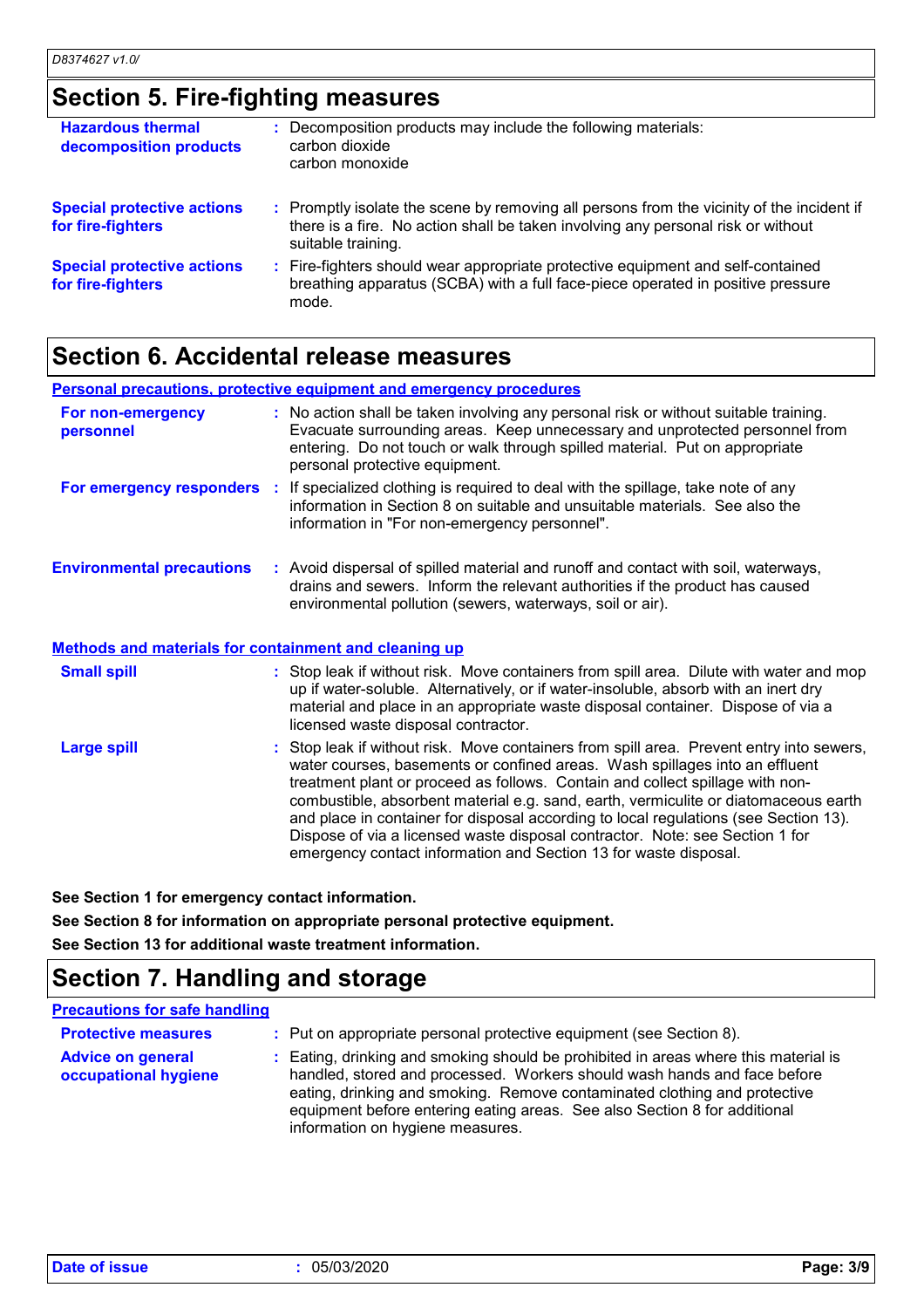# **Section 7. Handling and storage**

|                                           | <b>Conditions for safe storage, :</b> Store in accordance with local regulations. Store in original container protected                                                                                                                                                                                                                                                                                                                                                                     |
|-------------------------------------------|---------------------------------------------------------------------------------------------------------------------------------------------------------------------------------------------------------------------------------------------------------------------------------------------------------------------------------------------------------------------------------------------------------------------------------------------------------------------------------------------|
| including any<br><b>incompatibilities</b> | from direct sunlight in a dry, cool and well-ventilated area, away from incompatible<br>materials (see Section 10) and food and drink. Keep container tightly closed and<br>sealed until ready for use. Containers that have been opened must be carefully<br>resealed and kept upright to prevent leakage. Do not store in unlabeled containers.<br>Use appropriate containment to avoid environmental contamination. See Section 10<br>for incompatible materials before handling or use. |

# **Section 8. Exposure controls and personal protection**

|--|

**Australia**

**Occupational exposure limits**

| <b>Ingredient name</b> | <b>Exposure limits</b>                                                                                                                                                                         |
|------------------------|------------------------------------------------------------------------------------------------------------------------------------------------------------------------------------------------|
| l Citric acid          | DFG MAC-values list (Germany, 7/2017).<br>PEAK: 4 mg/m <sup>3</sup> , 4 times per shift, 15 minutes. Form:<br>inhalable fraction<br>TWA: 2 mg/m <sup>3</sup> 8 hours. Form: inhalable fraction |
| <b>New Zealand</b>     |                                                                                                                                                                                                |

| <b>Occupational exposure limits</b>        | : No exposure standard allocated.                                                                                                                                                                                                                                                                                               |  |  |
|--------------------------------------------|---------------------------------------------------------------------------------------------------------------------------------------------------------------------------------------------------------------------------------------------------------------------------------------------------------------------------------|--|--|
| <b>Appropriate engineering</b><br>controls | : Good general ventilation should be sufficient to control worker exposure to airborne<br>contaminants.                                                                                                                                                                                                                         |  |  |
| <b>Environmental exposure</b><br>controls  | : Emissions from ventilation or work process equipment should be checked to ensure<br>they comply with the requirements of environmental protection legislation. In some<br>cases, fume scrubbers, filters or engineering modifications to the process<br>equipment will be necessary to reduce emissions to acceptable levels. |  |  |

| <b>Individual protection measures</b> |                                                                                                                                                                                                                                                                                                                                                                                                   |
|---------------------------------------|---------------------------------------------------------------------------------------------------------------------------------------------------------------------------------------------------------------------------------------------------------------------------------------------------------------------------------------------------------------------------------------------------|
| <b>Hygiene measures</b>               | : Wash hands, forearms and face thoroughly after handling chemical products, before<br>eating, smoking and using the lavatory and at the end of the working period.<br>Appropriate techniques should be used to remove potentially contaminated clothing.<br>Wash contaminated clothing before reusing. Ensure that eyewash stations and<br>safety showers are close to the workstation location. |
| <b>Eye/face protection</b>            | : Safety eyewear complying with an approved standard should be used when a risk<br>assessment indicates this is necessary to avoid exposure to liquid splashes, mists,<br>gases or dusts. If contact is possible, the following protection should be worn,                                                                                                                                        |

|                               | unless the assessment indicates a higher degree of protection: safety glasses with<br>side-shields.                                                                                                                                                                               |
|-------------------------------|-----------------------------------------------------------------------------------------------------------------------------------------------------------------------------------------------------------------------------------------------------------------------------------|
| <b>Skin protection</b>        |                                                                                                                                                                                                                                                                                   |
| <b>Hand protection</b>        | : Chemical-resistant, impervious gloves complying with an approved standard should<br>be worn at all times when handling chemical products if a risk assessment indicates<br>this is necessary.                                                                                   |
| <b>Body protection</b>        | : Personal protective equipment for the body should be selected based on the task<br>being performed and the risks involved and should be approved by a specialist<br>before handling this product.                                                                               |
| <b>Other skin protection</b>  | : Appropriate footwear and any additional skin protection measures should be<br>selected based on the task being performed and the risks involved and should be<br>approved by a specialist before handling this product.                                                         |
| <b>Respiratory protection</b> | Based on the hazard and potential for exposure, select a respirator that meets the<br>appropriate standard or certification. Respirators must be used according to a<br>respiratory protection program to ensure proper fitting, training, and other important<br>aspects of use. |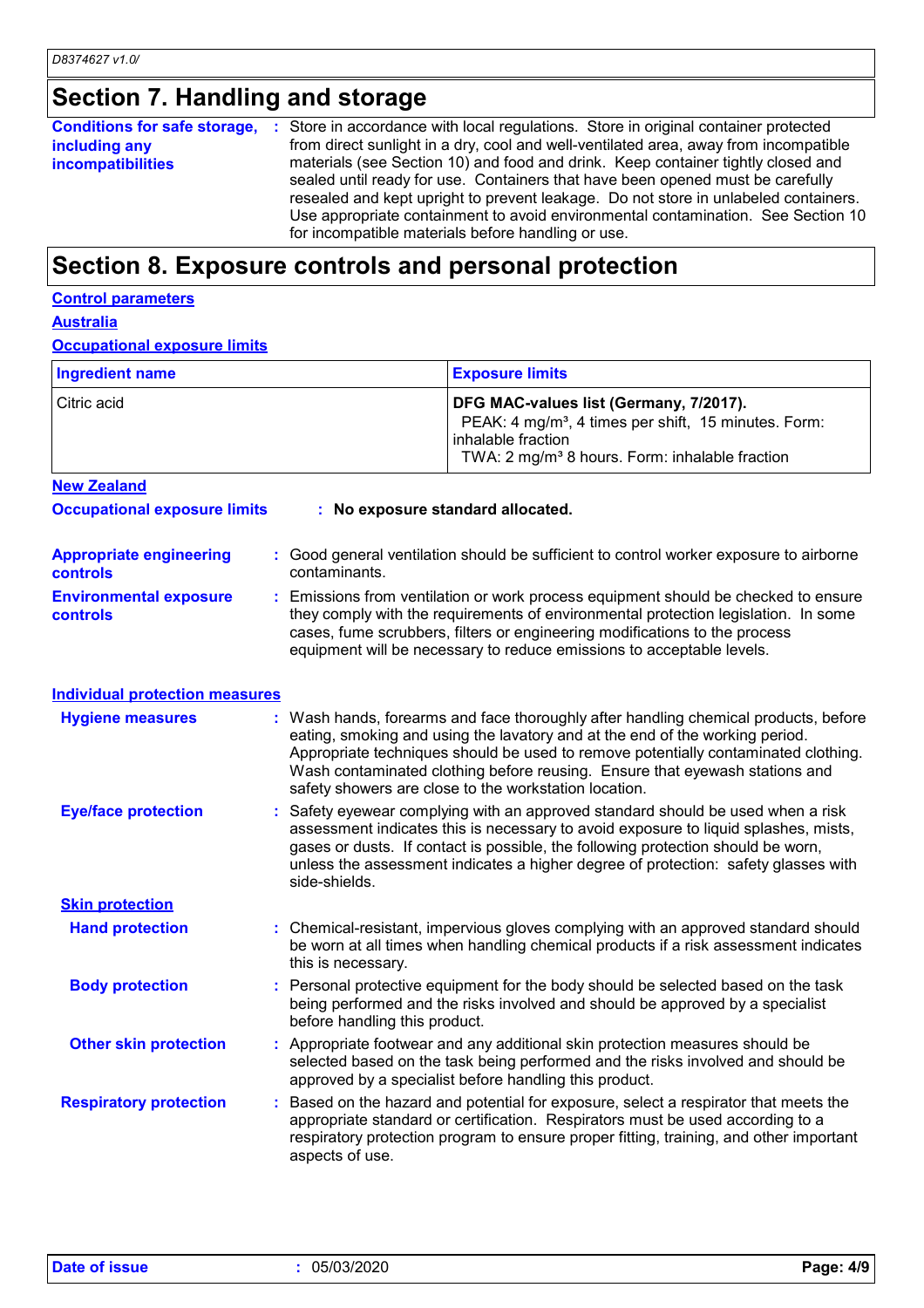# **Section 9. Physical and chemical properties**

| <b>Appearance</b>                                 |                                    |
|---------------------------------------------------|------------------------------------|
| <b>Physical state</b>                             | : Liquid. [Viscous]                |
| <b>Color</b>                                      | $:$ Blue.                          |
| Odor                                              | Marine                             |
| <b>Odor threshold</b>                             | Not available.                     |
| рH                                                | : 2.9 to 3.6 [Conc. (% w/w): 100%] |
|                                                   |                                    |
| <b>Melting point</b>                              | : Not available.                   |
| <b>Boiling point</b>                              | : Not available.                   |
| <b>Flash point</b>                                | Closed cup: >93.3°C (>199.9°F)     |
| <b>Evaporation rate</b>                           | Not available.                     |
| <b>Flammability (solid, gas)</b>                  | Not available.                     |
| Lower and upper explosive<br>(flammable) limits   | : Not available.                   |
| <b>Vapor pressure</b>                             | Not available.                     |
| <b>Vapor density</b>                              | Not available.                     |
| <b>Relative density</b>                           | $: 1.009$ to 1.015                 |
| <b>Solubility</b>                                 | : Not available.                   |
| <b>Solubility in water</b>                        | : Not available.                   |
| <b>Partition coefficient: n-</b><br>octanol/water | : Not available.                   |
| <b>Auto-ignition temperature</b>                  | : Not available.                   |
| <b>Decomposition temperature</b>                  | : Not available.                   |
| <b>Viscosity</b>                                  | Not available.                     |
| Flow time (ISO 2431)                              | : Not available.                   |

# **Section 10. Stability and reactivity**

| <b>Reactivity</b>                            | : No specific test data related to reactivity available for this product or its ingredients.              |
|----------------------------------------------|-----------------------------------------------------------------------------------------------------------|
| <b>Chemical stability</b>                    | : The product is stable.                                                                                  |
| <b>Possibility of hazardous</b><br>reactions | : Under normal conditions of storage and use, hazardous reactions will not occur.                         |
| <b>Conditions to avoid</b>                   | : No specific data.                                                                                       |
| <b>Incompatible materials</b>                | : No specific data.                                                                                       |
| <b>Hazardous decomposition</b><br>products   | : Under normal conditions of storage and use, hazardous decomposition products<br>should not be produced. |

# **Section 11. Toxicological information**

### **Information on toxicological effects**

#### **Acute toxicity**

| <b>Product/ingredient name</b>     | <b>Result</b>                                                     | <b>Species</b> | <b>Dose</b> | <b>Exposure</b> |
|------------------------------------|-------------------------------------------------------------------|----------------|-------------|-----------------|
| Citric acid                        | LD50 Oral                                                         | Rat            | 11700 mg/kg |                 |
| <b>Conclusion/Summary</b>          | Based on available data, the classification criteria are not met. |                |             |                 |
| <u><b>Irritation/Corrosion</b></u> |                                                                   |                |             |                 |

| Date of issue | 05/03/2020 | Page: 5/9 |
|---------------|------------|-----------|
|---------------|------------|-----------|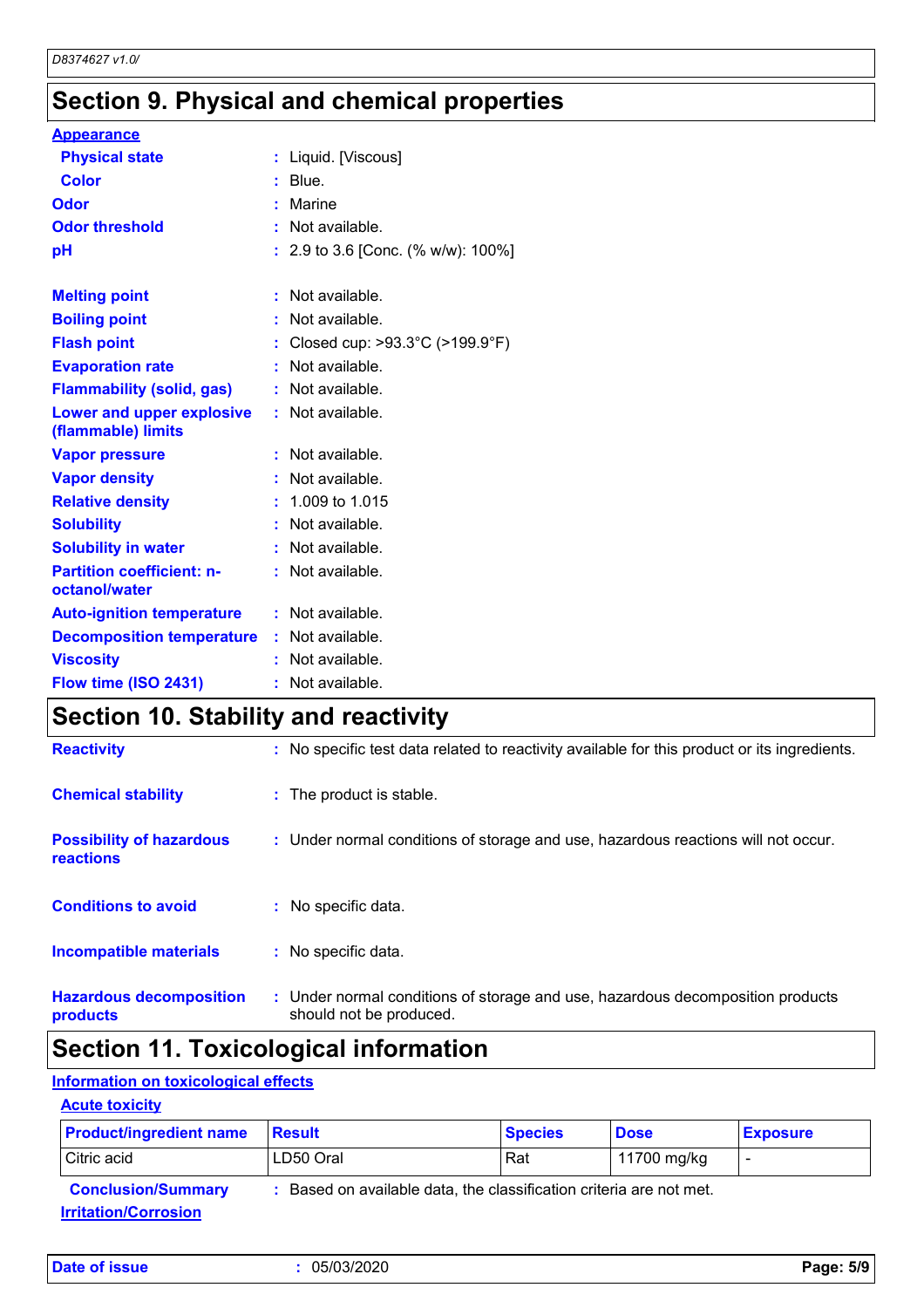# **Section 11. Toxicological information**

| <b>Product/ingredient name</b>                            | <b>Result</b>                                                                       | <b>Species</b> | <b>Score</b> | <b>Exposure</b>            | <b>Observation</b> |
|-----------------------------------------------------------|-------------------------------------------------------------------------------------|----------------|--------------|----------------------------|--------------------|
| Citric acid                                               | Eyes - Severe irritant                                                              | Rabbit         |              | 24 hours 750               |                    |
|                                                           | Skin - Mild irritant                                                                | Rabbit         |              | Micrograms<br>24 hours 500 |                    |
|                                                           |                                                                                     |                |              | milligrams                 |                    |
| <b>Conclusion/Summary</b>                                 |                                                                                     |                |              |                            |                    |
| <b>Skin</b>                                               | : Based on available data, the classification criteria are not met.                 |                |              |                            |                    |
| <b>Eyes</b>                                               | : Based on available data, the classification criteria are not met.                 |                |              |                            |                    |
| <b>Respiratory</b>                                        | : Based on available data, the classification criteria are not met.                 |                |              |                            |                    |
| <b>Sensitization</b>                                      |                                                                                     |                |              |                            |                    |
| Not available.                                            |                                                                                     |                |              |                            |                    |
| <b>Conclusion/Summary</b>                                 |                                                                                     |                |              |                            |                    |
| <b>Skin</b>                                               | : Based on available data, the classification criteria are not met.                 |                |              |                            |                    |
| <b>Respiratory</b>                                        | : Based on available data, the classification criteria are not met.                 |                |              |                            |                    |
| <b>Mutagenicity</b>                                       |                                                                                     |                |              |                            |                    |
| Not available.                                            |                                                                                     |                |              |                            |                    |
| <b>Conclusion/Summary</b>                                 | : Based on available data, the classification criteria are not met.                 |                |              |                            |                    |
| <b>Carcinogenicity</b>                                    |                                                                                     |                |              |                            |                    |
| Not available.                                            |                                                                                     |                |              |                            |                    |
|                                                           |                                                                                     |                |              |                            |                    |
| <b>Conclusion/Summary</b>                                 | : Based on available data, the classification criteria are not met.                 |                |              |                            |                    |
| <b>Reproductive toxicity</b>                              |                                                                                     |                |              |                            |                    |
| Not available.                                            |                                                                                     |                |              |                            |                    |
| <b>Conclusion/Summary</b>                                 | : Based on available data, the classification criteria are not met.                 |                |              |                            |                    |
| <b>Teratogenicity</b>                                     |                                                                                     |                |              |                            |                    |
| Not available.                                            |                                                                                     |                |              |                            |                    |
| <b>Conclusion/Summary</b>                                 | : Based on available data, the classification criteria are not met.                 |                |              |                            |                    |
| <b>Specific target organ toxicity (single exposure)</b>   |                                                                                     |                |              |                            |                    |
| Not available.                                            |                                                                                     |                |              |                            |                    |
| <b>Specific target organ toxicity (repeated exposure)</b> |                                                                                     |                |              |                            |                    |
| Not available.                                            |                                                                                     |                |              |                            |                    |
| <b>Aspiration hazard</b>                                  |                                                                                     |                |              |                            |                    |
| Not available.                                            |                                                                                     |                |              |                            |                    |
|                                                           |                                                                                     |                |              |                            |                    |
| <b>Information on the likely</b>                          | : Not available.                                                                    |                |              |                            |                    |
| routes of exposure                                        |                                                                                     |                |              |                            |                    |
| <b>Potential acute health effects</b>                     |                                                                                     |                |              |                            |                    |
| <b>Eye contact</b>                                        | : No known significant effects or critical hazards.                                 |                |              |                            |                    |
| <b>Inhalation</b>                                         | : No known significant effects or critical hazards.                                 |                |              |                            |                    |
| <b>Skin contact</b>                                       | : No known significant effects or critical hazards.                                 |                |              |                            |                    |
| <b>Ingestion</b>                                          | : No known significant effects or critical hazards.                                 |                |              |                            |                    |
|                                                           |                                                                                     |                |              |                            |                    |
|                                                           | <b>Symptoms related to the physical, chemical and toxicological characteristics</b> |                |              |                            |                    |
| <b>Eye contact</b><br><b>Inhalation</b>                   | : No specific data.                                                                 |                |              |                            |                    |
|                                                           | : No specific data.                                                                 |                |              |                            |                    |
| <b>Skin contact</b>                                       | : No specific data.                                                                 |                |              |                            |                    |
| <b>Ingestion</b>                                          | No specific data.                                                                   |                |              |                            |                    |
| <b>Date of issue</b>                                      | : 05/03/2020                                                                        |                |              |                            | Page: 6/9          |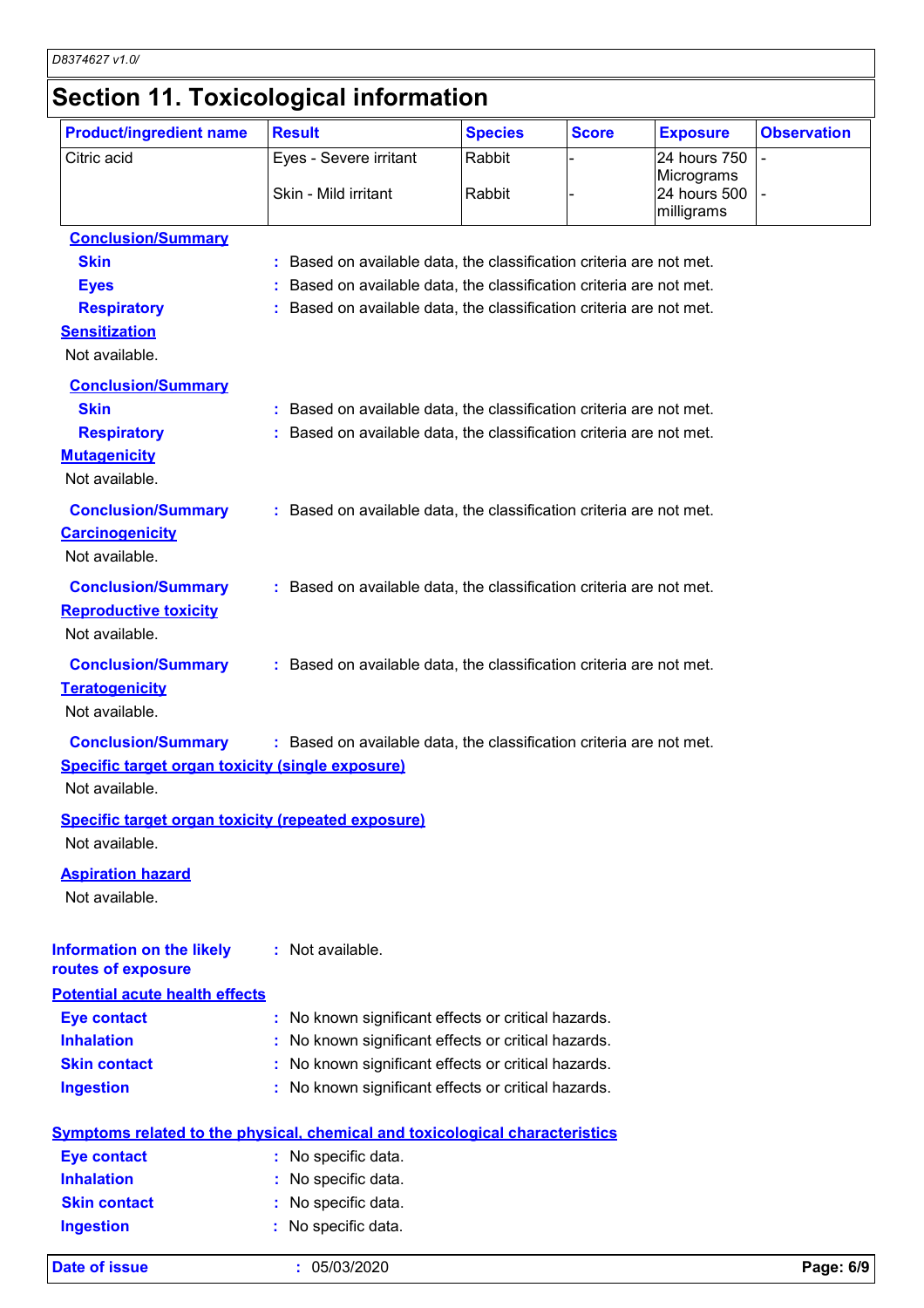# **Section 11. Toxicological information**

#### **Delayed and immediate effects and also chronic effects from short and long term exposure**

| <b>Short term exposure</b>                        |                                                                     |
|---------------------------------------------------|---------------------------------------------------------------------|
| <b>Potential immediate</b><br>effects             | $:$ Not available.                                                  |
| <b>Potential delayed effects : Not available.</b> |                                                                     |
| <b>Long term exposure</b>                         |                                                                     |
| <b>Potential immediate</b><br><b>effects</b>      | $:$ Not available.                                                  |
| <b>Potential delayed effects : Not available.</b> |                                                                     |
| <b>Potential chronic health effects</b>           |                                                                     |
| Not available.                                    |                                                                     |
| <b>Conclusion/Summary</b>                         | : Based on available data, the classification criteria are not met. |
| <b>General</b>                                    | : No known significant effects or critical hazards.                 |
| <b>Carcinogenicity</b>                            | : No known significant effects or critical hazards.                 |
| <b>Mutagenicity</b>                               | : No known significant effects or critical hazards.                 |
| <b>Teratogenicity</b>                             | : No known significant effects or critical hazards.                 |
| <b>Developmental effects</b>                      | : No known significant effects or critical hazards.                 |
| <b>Fertility effects</b>                          | : No known significant effects or critical hazards.                 |

#### **Numerical measures of toxicity**

**Acute toxicity estimates**

Not available.

# **Section 12. Ecological information**

#### **Toxicity**

| <b>Product/ingredient name</b> | <b>Result</b>                       | <b>Species</b>                                      | <b>Exposure</b> |
|--------------------------------|-------------------------------------|-----------------------------------------------------|-----------------|
| Citric acid                    | Acute LC50 160000 µg/l Marine water | Crustaceans - Carcinus maenas   48 hours<br>- Adult |                 |

**Conclusion/Summary :** Based on available data, the classification criteria are not met.

#### **Persistence and degradability**

Not available.

#### **Bioaccumulative potential**

| <b>Product/ingredient name</b> | $\blacksquare$ Loq $\mathsf{P}_{\mathsf{ow}}$ | <b>BCF</b> | <b>Potential</b> |
|--------------------------------|-----------------------------------------------|------------|------------------|
| Citric acid                    | - 0<br>1.C                                    |            | low              |

#### **Mobility in soil**

| <b>Soil/water partition</b><br>coefficient (K <sub>oc</sub> ) | : Not available.                                    |
|---------------------------------------------------------------|-----------------------------------------------------|
| <b>Other adverse effects</b>                                  | : No known significant effects or critical hazards. |

|  | Date of issue |  |
|--|---------------|--|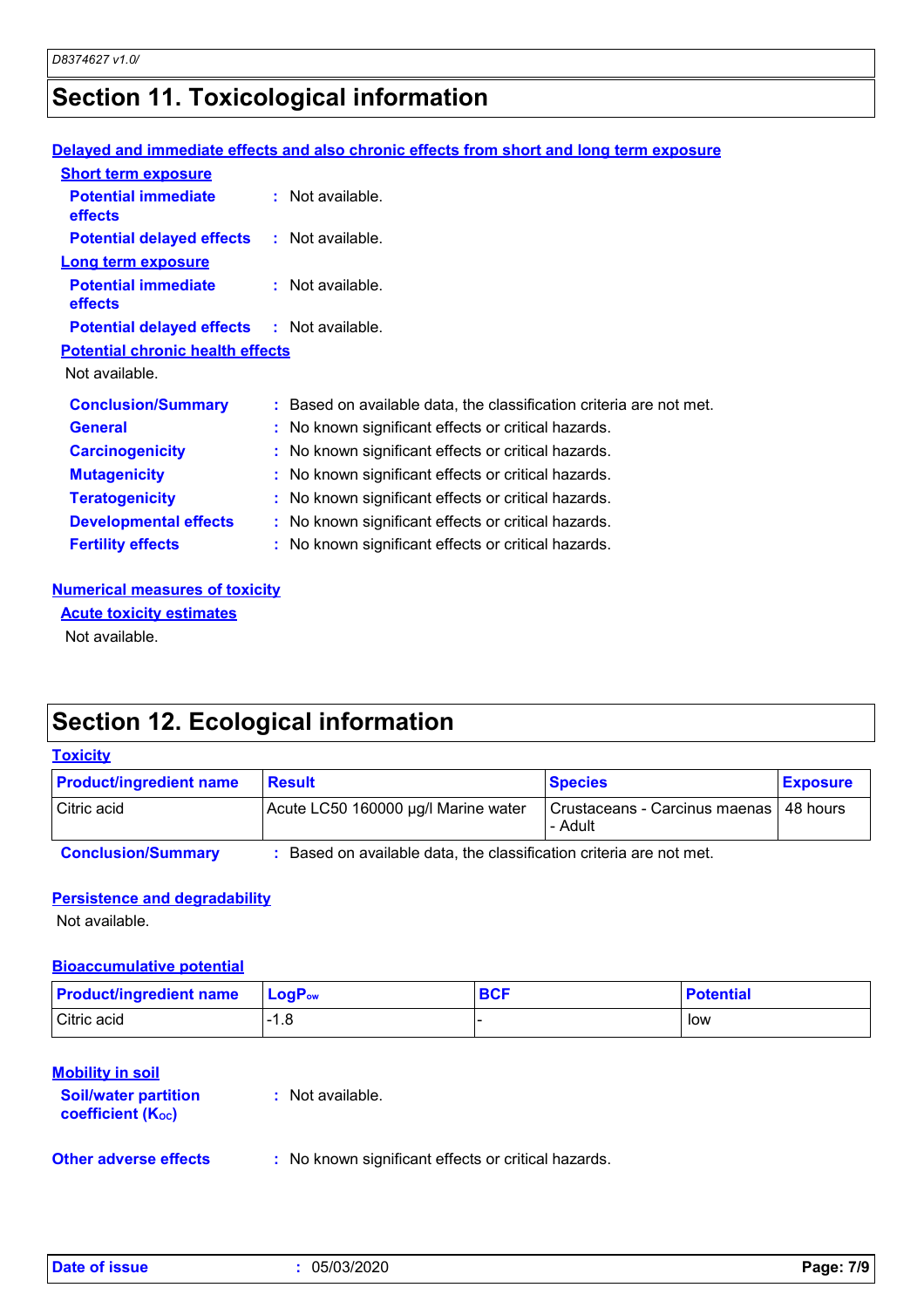### **Section 13. Disposal considerations**

#### The generation of waste should be avoided or minimized wherever possible. Disposal of this product, solutions and any by-products should at all times comply with the requirements of environmental protection and waste disposal legislation and any regional local authority requirements. Dispose of surplus and nonrecyclable products via a licensed waste disposal contractor. Waste should not be disposed of untreated to the sewer unless fully compliant with the requirements of all authorities with jurisdiction. Waste packaging should be recycled. Incineration or landfill should only be considered when recycling is not feasible. This material and its container must be disposed of in a safe way. Empty containers or liners may retain some product residues. Avoid dispersal of spilled material and runoff and contact with soil, waterways, drains and sewers. **Disposal methods :**

# **Section 14. Transport information**

|                                      | <b>ADG</b>               | <b>ADR/RID</b> | <b>IMDG</b>    | <b>IATA</b>    |
|--------------------------------------|--------------------------|----------------|----------------|----------------|
| <b>UN number</b>                     | Not regulated.           | Not regulated. | Not regulated. | Not regulated. |
| <b>UN proper</b><br>shipping name    |                          | -              |                |                |
| <b>Transport hazard</b><br>class(es) | $\overline{\phantom{a}}$ |                |                |                |
| <b>Packing group</b>                 | $\overline{\phantom{a}}$ |                |                |                |
| <b>Environmental</b><br>hazards      | No.                      | No.            | No.            | No.            |

**Special precautions for user Transport within user's premises:** always transport in closed containers that are **:** upright and secure. Ensure that persons transporting the product know what to do in the event of an accident or spillage.

**Transport in bulk according to Annex II of MARPOL and the IBC Code :** Not available.

# **Section 15. Regulatory information**

**Standard Uniform Schedule of Medicine and Poisons**

Not Scheduled

**Model Work Health and Safety Regulations - Scheduled Substances**

No listed substance

| <b>Australia inventory (AICS)</b>                           | : All components are listed or exempted. |
|-------------------------------------------------------------|------------------------------------------|
| <b>New Zealand Inventory of</b><br><b>Chemicals (NZIoC)</b> | : All components are listed or exempted. |
| <b>HSNO Group Standard</b>                                  | : Not Applicable                         |
| <b>HSNO Approval Number</b>                                 | Not Applicable<br>t.                     |
| <b>Approved Handler</b><br><b>Requirement</b>               | : Not Applicable                         |
| <b>Tracking Requirement</b>                                 | : Not Applicable                         |